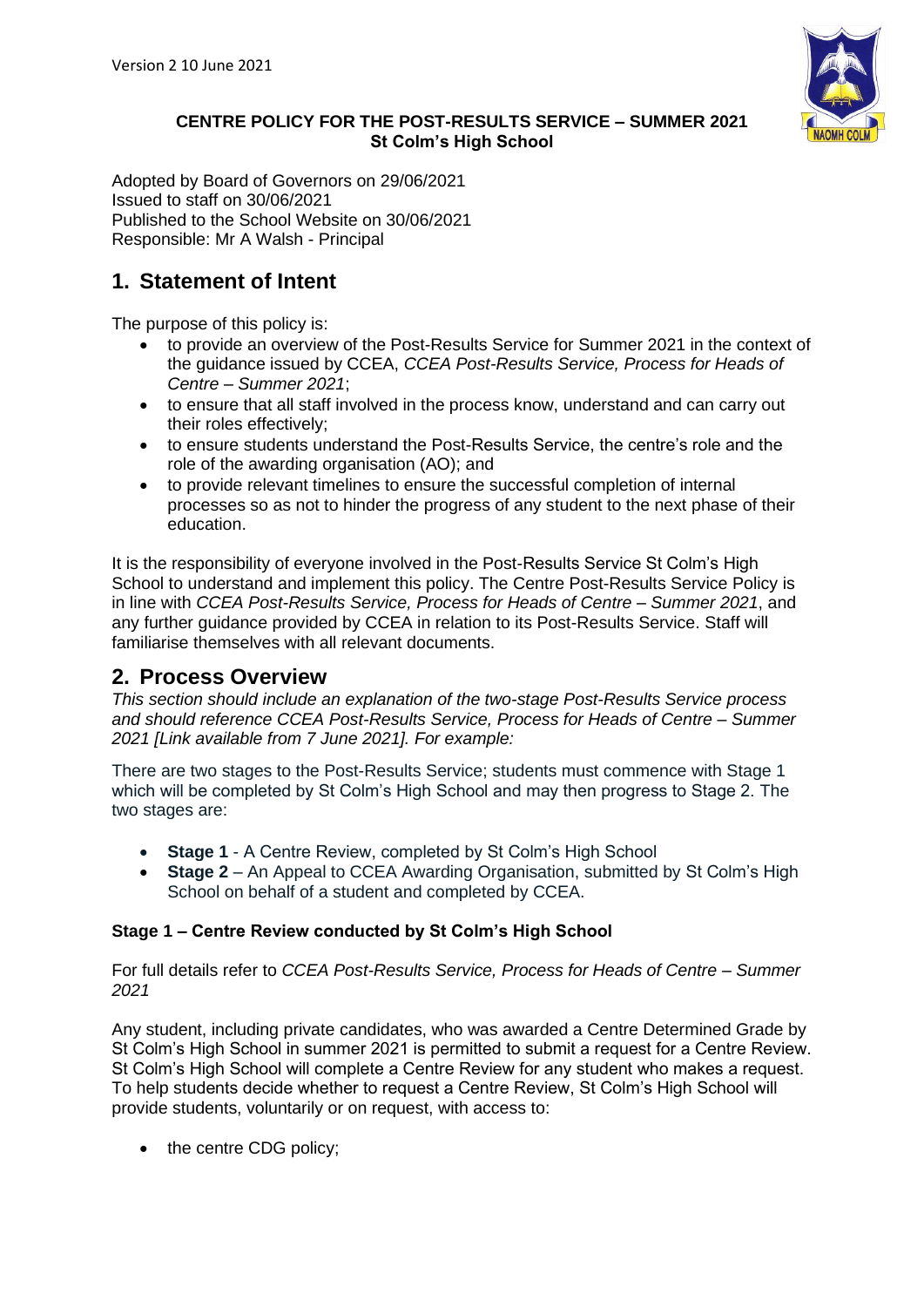- the sources of evidence used to determine the CDG, including any marks and/or grades;
- details of any variations in evidence used; and
- details of any special circumstances that were considered in determining their grade.

All requests for a Centre Review must be made directly to St Colm's High School using the form provided by CCEA. A student may request a Centre Review if they consider:

- 1) St Colm's High School made an administrative error in relation to their grade; and/or
- 2) St Colm's High School did not follow its procedure in arriving at the CDG as outlined in the CDG Policy**.**

If a student wishes to submit an appeal on the ground of academic judgement (unreasonableness), this will only be considered by CCEA at Stage 2. To enable a student to move to this stage, a Centre Review must first be completed by St Colm's High School to ensure there have been no administrative errors and that procedures have been followed, or these have been addressed.

Students may submit a priority Centre Review if they have a place at a Higher Education Institution on hold.

Determining the Outcome of a Centre Review

(Refer to *CCEA Post-Results Service, Process for Heads of Centre – Summer 2021* for full details)

All Centre Reviews will be completed using the form provided by CCEA and will be retained by St Colm's High School electronically to be submitted should a student decide to request a Stage 2 Appeal to CCEA Awarding Organisation.

In order to determine the outcome of a Centre Review, the member of staff conducting the review will have access to the following records and will consider:

- a) the reason presented by the student for the review where this has been specified:
- b) the centre's approved policy and whether it was followed;
- c) the evidence which was used to determine the grade (although the reviewer will not be assessing or re-marking this evidence);
- d) any relevant assessment records that detail amendments to the range of evidence for the student and, where applicable, the steps taken to address any known mitigating circumstances or approved access arrangements;
- e) the records of the quality assurance processes and whether these were followed in determining the grade:
- f) the record of any pre-results discussions between the centre and student (for example, where a student has raised mitigating circumstances earlier in the process);
- g) relevant centre administration records; and
- h) any other documentation the decision-maker feels necessary to process the review.

In cases where an administrative or procedural error is identified, the member of staff completing the review will decide whether a grade change is required; this may require input from the Head of Department or Subject Teacher. **The outcome of any Centre Review completed by St Colm's High School may be that the grade goes up, goes down or stays the same.**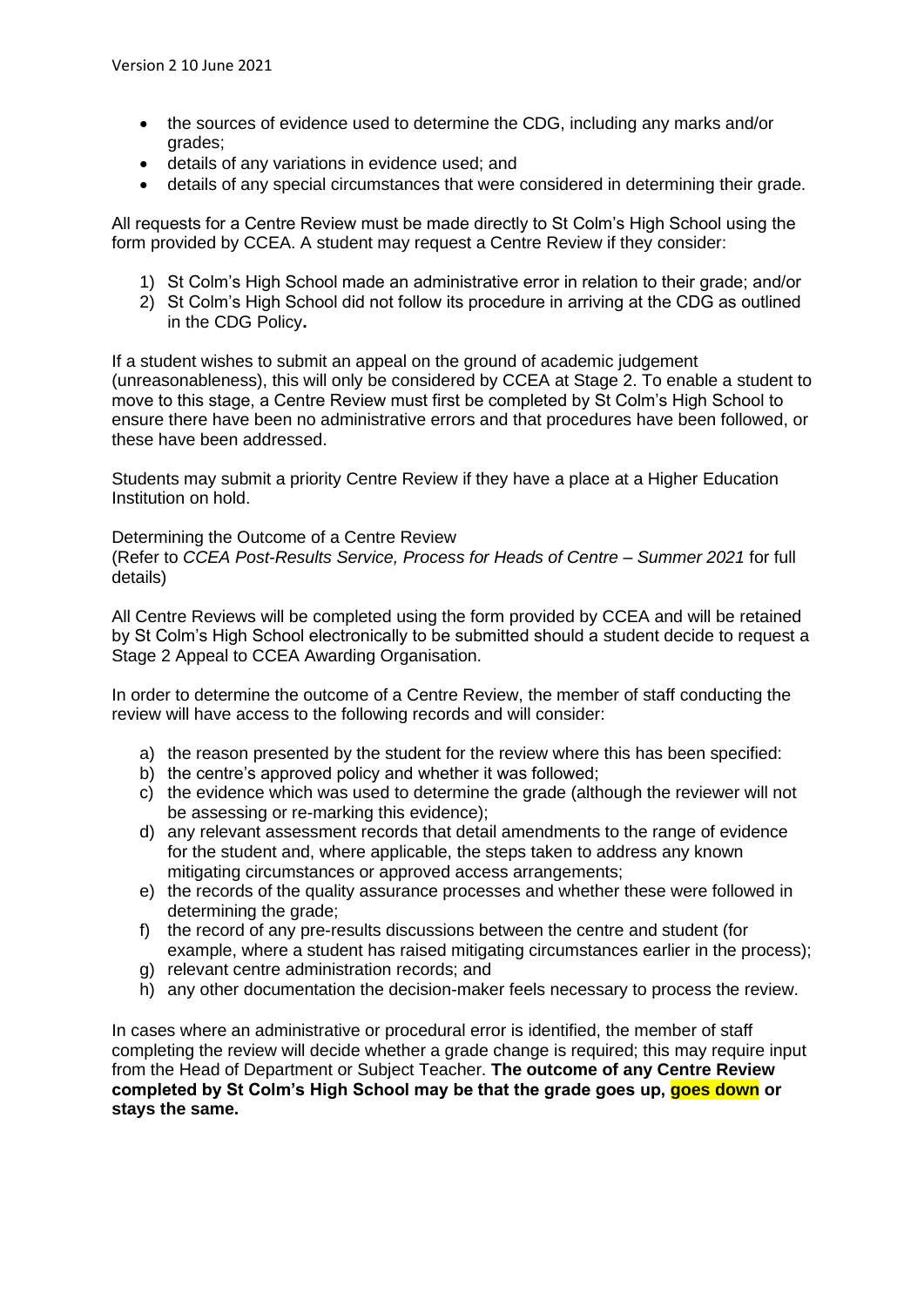#### Reporting the Outcome of a Centre Review

If a grade change is considered to be required, St Colm's High School will submit an error correction request to CCEA as soon as possible.

St Colm's High School will provide the student with an outcome letter using the template provided by CCEA. This will include:

- whether or not the review found a procedural failure or administrative error;
- if it did, what that error or failure was;
- the reason for the finding:
- whether there was a grade change and, if so, what the new grade is;
- a reason for the grade change, or lack of change; and
- information on the next steps if a student wishes to submit an appeal to CCEA.

A record of the outcome of all Centre Reviews will be retained to be submitted to CCEA should a student decide to request a Stage 2 Appeal to CCEA Awarding Organisation.

#### **Stage 2 – Appeal to CCEA Awarding Organisation**

For full details refer to *CCEA Post-Results Service, Process for Heads of Centre – Summer 2021*

Whether or not an administrative or procedural error was found through the Centre Review, and whether or not the grade changed as a result, all students, including private candidates, have the right to submit an Appeal to CCEA Awarding Organisation as the next stage in the process. Where requested by the student, St Colm's High School will submit such appeals on the student's behalf and include the following as required:

- CCEA submission form completed by the student:
- Evidence used to determine the Centre Determined Grade; and
- Completed Candidate Assessment Record, or similar, for the student.

St Colm's High School will submit any request for an Appeal to CCEA Awarding Organisation from a student upon the conclusion of a Centre Review. St Colm's High School will have a process in place to communicate the outcome of the Appeal to CCEA Awarding Organisation to the student upon completion.

## **3. Roles and Responsibilities**

*This section should include information on everyone within the centre who has a role in the Post-Results Services process. For example:* 

St Colm's High School will:

- Have appropriate arrangements in place to conduct a Centre Review in line with CCEA guidance;
- Ensure that a transparent process is in place so that students and parents understand the steps in a Centre Review;
- Complete a Centre Review if requested by a student, checking for any administrative errors and/or procedural failures;
- Decide if a grade change is considered to be necessary having completed the Centre Review;
- Make a request to CCEA Awarding Organisation for any changes considered to be necessary to Centre Determined Grades;
- Submit any requests to CCEA for a CCEA Awarding Organisation Appeal;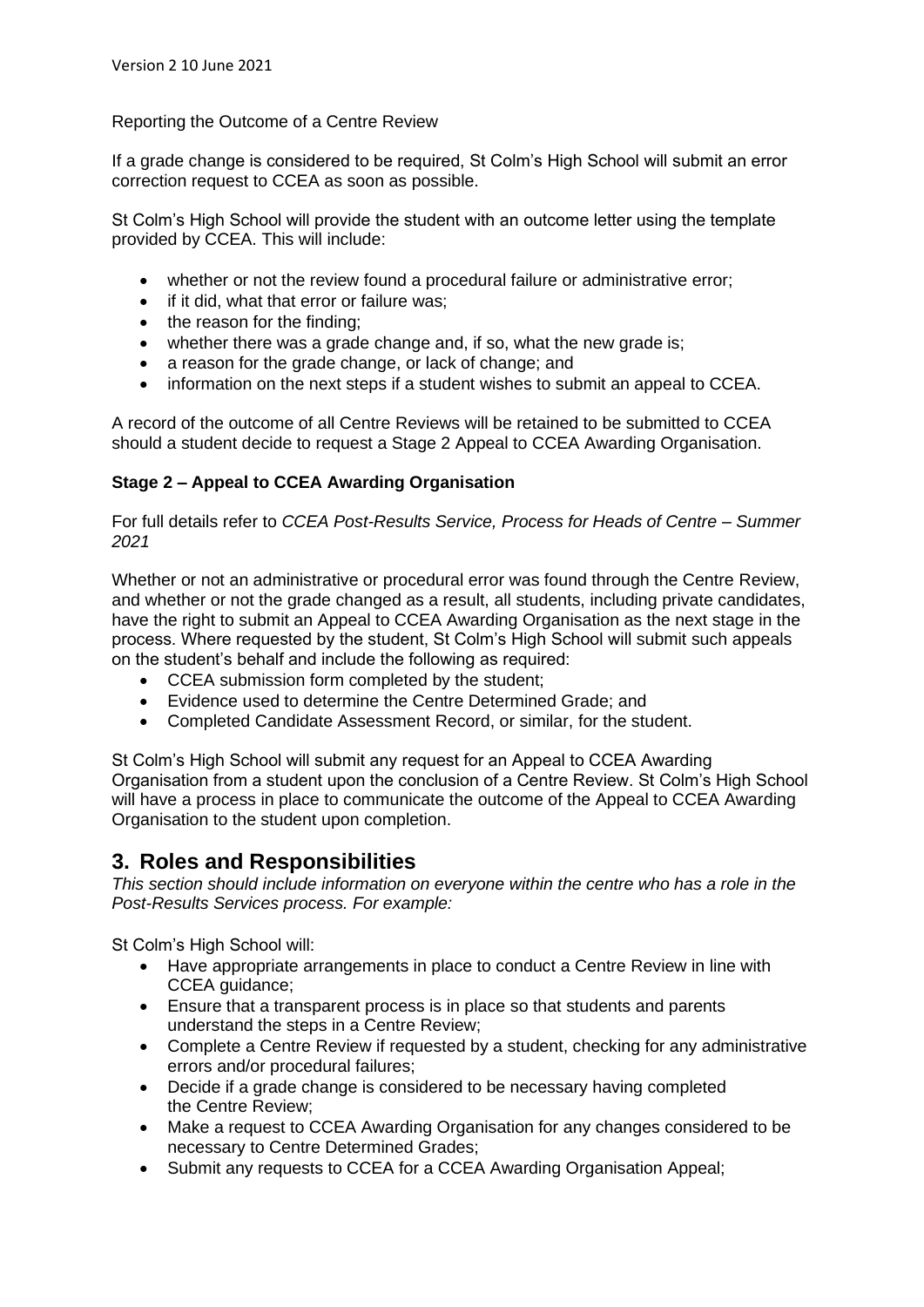- Communicate the outcome of any Centre Review and/or CCEA Awarding Organisation Appeal to students;
- Retain records of all completed Centre Reviews electronically, to be submitted to CCEA should a student decide to request a Stage 2 CCEA Awarding Organisation Appeal; and
- Provide pastoral support to students at each stage of the process, as required.

St Colm's High School will also carefully consider the requirements of their centre policies, particularly in relation to the separation of duties and personnel to ensure fairness in reviews and appeals.

**The Board of Governors** is responsible for approving the policy.

**The Head of Centre** has overall responsibility for St Colm's High School as an examinations centre and will ensure the roles and responsibilities of all staff are defined. The Head of Centre may complete Centre Reviews and/or may delegate this responsibility to another member of the centre staff. The Head of Centre is required to sign-off the outcome of any Centre Review. The Head of Centre should communicate the outcome of any Stage 1 Centre Review or Stage 2 Appeals to CCEA Awarding Organisation to students.

**The Senior Leadership Team** will support the Head of Centre in completing Centre Reviews. They may undertake a support function to students in the completion of any required paperwork or provide advice on the submission of review requests.

**The Examinations Officer** will submit any Stage 2 Appeal to CCEA Awarding Organisation through the CCEA app, or delegate this responsibility to another member of centre staff. The Examinations Officer or a delegated member of staff will submit any error correction requests to CCEA, should it be considered that a grade change is required.

**Heads of Department and Subject Teachers** may be required to provide expert opinion on whether or not a grade change is required should an administrative error or procedural failure be identified through a Centre Review.

## **4. Timelines and Dates**

*This section should include any internal deadlines set to ensure all requests can be processed. The key dates issued by CCEA are included below to guide these decisions.*

The deadline for submission of priority (A2) Stage 2 Appeals to CCEA Awarding Organisation, where a place at a higher education Institution is on hold, is **23 August 2021**.

In order for St Colm's High School to meet the above deadline for submission, any requests for a priority Centre Review, where a place at a higher education Institution is on hold, must be submitted no later than **16 August 2021**.

The deadline for submission of all other Stage 2 Appeals to CCEA Awarding Organisation is **17 September 2021**.

In order for St Colm's High School to meet the above deadline for submission, all other requests for a Centre Review must be submitted no later than **3 September 2021**.